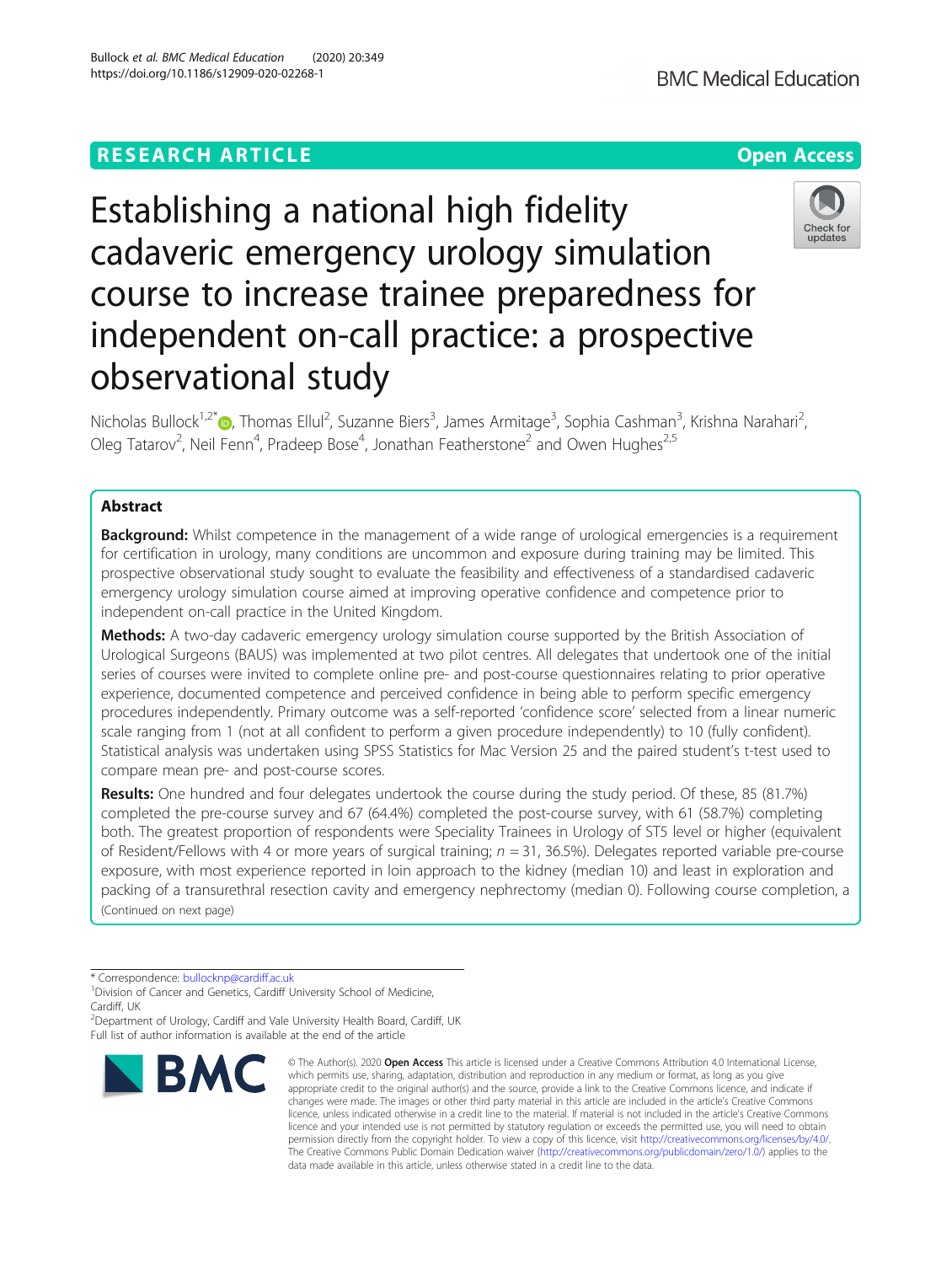#### (Continued from previous page)

statistically significant increase in confidence score was observed for each procedure, with the greatest increases seen for shunt for priapism (4.87 to 8.80,  $p < 0.001$ ), ureteric reimplantation (3.52 to 7.33,  $p < 0.001$ ) and primary ureteric anastomosis (3.90 to 7.49,  $p < 0.001$ ).

**Conclusions:** A standardised high fidelity cadaveric simulation course is feasible and significantly improves the confidence of trainees in performing a wide range of emergency procedures to which exposure is currently limited.

Keywords: Urological emergency, Training, Education, Simulation, Cadaveric

# Background

The assessment and management of emergency cases is an integral component of the workload of Urologists in the United Kingdom (UK) and worldwide. Specialist Trainees (STs; equivalent of Residents and Fellows with more than 2 years of postgraduate surgical training in the US) are therefore required to demonstrate competency to perform a range of emergency procedures independently in order to achieve certification for independent practice from the General Medical Council (GMC; the governing body of medical practitioners in the UK). However, despite this recognition, many of these emergency conditions are uncommon and exposure to both their presentation and surgical treatment during training may be limited. Furthermore, introduction of the European Working Time Directive (EWTD) and changes to the format of surgical training have resulted in significantly fewer working hours between initial medical qualification and completion of specialty training, thereby theoretically further reducing experience [\[1](#page-6-0)–[3](#page-6-0)].

In order to evaluate the exposure of UK trainees to uncommon emergency cases, all members of the Specialist Urology Registrars Group (SURG) were sent an email in 2017 inviting them to complete an online survey using the SurveyMonkey platform (SurveyMonkey Inc., San Mateo, USA), with questions relating to number of cases performed and confidence in managing them independently  $[4]$  $[4]$ . Ninety four STs with 4 to 7 years of postgraduate surgical training responded to the survey and, despite their relative seniority, reported limited exposure to a number of key emergencies, with 44% having not performed a loin approach to the kidney and 91% having not performed exploration and packing of a transurethral resection (TUR) cavity for bleeding [\[4](#page-6-0)]. Collectively this study identified an urgent need to address the current deficit so that trainees are confident and competent in the management of the full spectrum of urological emergencies prior to certification and independent practice.

High fidelity simulation is an established means of acquiring and improving both technical and non-technical skills in all surgical disciplines, including urology [\[5](#page-6-0), [6](#page-6-0)]. As such, the British Association of Urological Surgeons

(BAUS; the professional association of UK urologists) Education Committee have supported development of a cadaveric simulation course to address the aforementioned training deficits and standardise practice across the UK. The aim of this prospective questionnaire based observational study was firstly to confirm current exposure to uncommon urological emergencies and secondly to evaluate the feasibility, quality and impact of initial cadaveric simulation courses run at the Wales Centre for Anatomical Education, Cardiff, and the Evelyn Surgical Training Centre, Cambridge.

#### Methods

# Course design and provision

The cadaveric emergency urology course was designed to run to a standard itinerary and implemented at two pilot centres. Each was 2 days in duration, comprising of small group tutorials, facilitated Case Based Discussions (CBDs) and hands-on operating using fresh frozen cadavers, as demonstrated by the summary of course content shown in Table [1.](#page-2-0) Emphasis was placed on maximal operating time, with a delegate to faculty ratio of 2:1. All faculty were Consultant Urological Surgeons (equivalent of Attending Urologists in the US) with expertise in the procedures covered. Courses were funded via a combination of delegate registration fees, local supplementation and industry sponsorship, with faculty participation being voluntary and unpaid at each centre.

#### Data collection

Prior to undertaking the course, delegates were invited to complete a structured online survey (Jisc Online Surveys, Bristol, UK) aimed at establishing pre-existing experience and confidence in the range of procedures covered in the programme, as outlined in Supplementary Material [1](#page-6-0). Questions were designed to obtain both objective data relating to delegate experience, based on logbook operative numbers documented on the Intercollegiate Surgical Curriculum Programme electronic portfolio (ISCP ePortfolio; the completion of which is a mandatory requirement of postgraduate surgical training in the UK), and subjective data relating to perceived confidence in being able to perform each procedure independently. Rigid cystoscopy and ureteric stent insertion was included as a positive control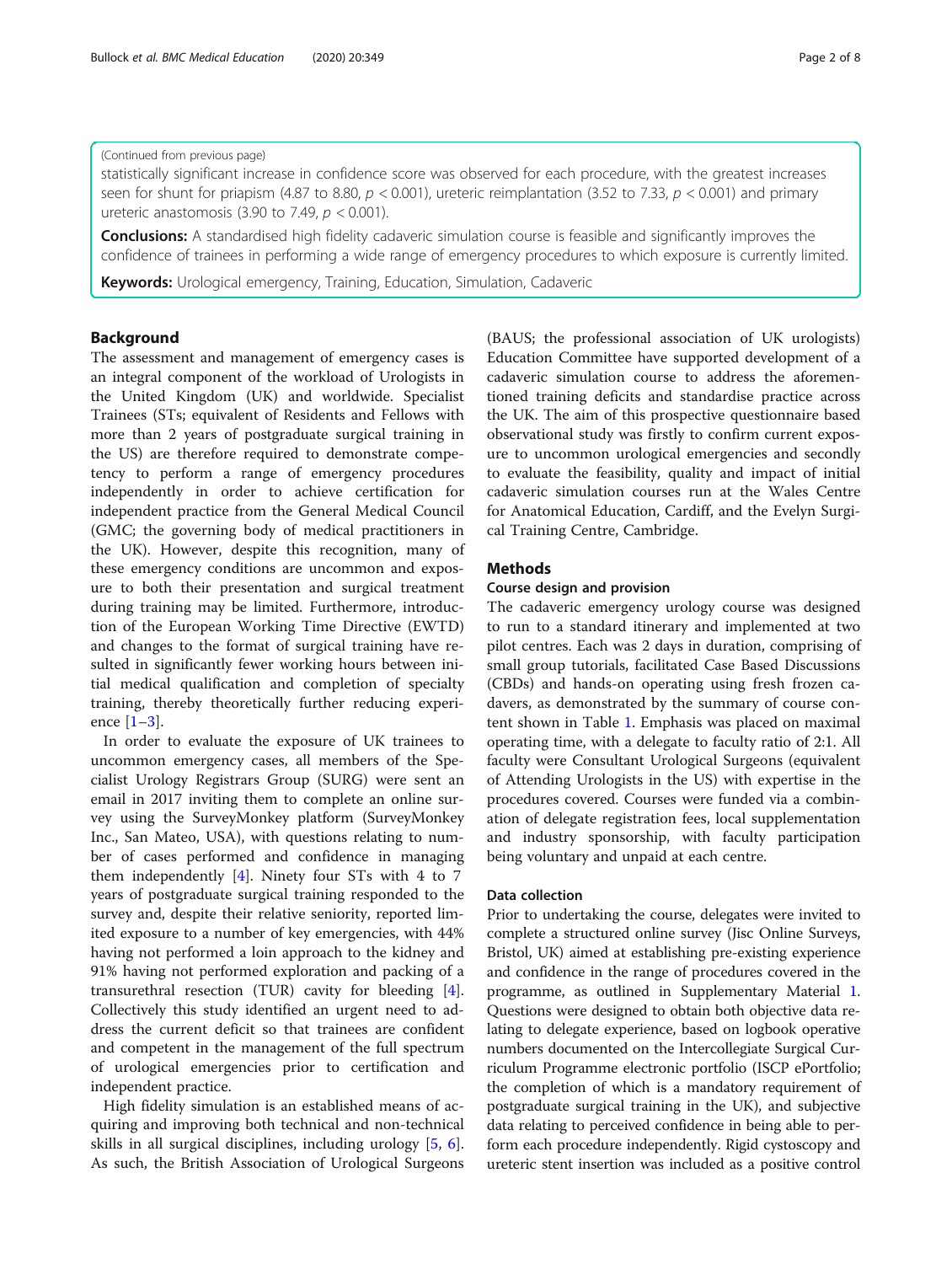#### <span id="page-2-0"></span>Table 1 Summary of course content

| Session <sup>a</sup>                                                                                                                                                                                                                                                                                                                                                                                                                                                                                                            | Format    |
|---------------------------------------------------------------------------------------------------------------------------------------------------------------------------------------------------------------------------------------------------------------------------------------------------------------------------------------------------------------------------------------------------------------------------------------------------------------------------------------------------------------------------------|-----------|
| Review of anatomy relevant to urological surgery: abdomen, retroperitoneum, pelvis and perineum                                                                                                                                                                                                                                                                                                                                                                                                                                 | Tutorial  |
| Renal trauma: emergency exploration and nephrectomy                                                                                                                                                                                                                                                                                                                                                                                                                                                                             | Tutorial  |
| Emergency exploration for bleeding, control of major vessels in retroperitoneum and emergency nephrectomy                                                                                                                                                                                                                                                                                                                                                                                                                       | Practical |
| Approach to the ureter and management of ureteric injury                                                                                                                                                                                                                                                                                                                                                                                                                                                                        | Tutorial  |
| Approach to the ureter, anastomotic ureteric repair (end-to-end) and transureteroureterostomy                                                                                                                                                                                                                                                                                                                                                                                                                                   | Practical |
| Ureteric reimplantation techniques: psoas hitch and Boari flap                                                                                                                                                                                                                                                                                                                                                                                                                                                                  | Practical |
| Exploration of pelvis, approach to the bladder and related procedures                                                                                                                                                                                                                                                                                                                                                                                                                                                           | Tutorial  |
| Exploration of pelvis, open cystostomy and insertion of suprapubic catheter, repair of bladder rupture, packing of prostatic cavity for<br>bleeding                                                                                                                                                                                                                                                                                                                                                                             | Practical |
| Scrotal exploration: testicular fixation and repair of rupture                                                                                                                                                                                                                                                                                                                                                                                                                                                                  | Tutorial  |
| Scrotal exploration, testicular fixation and repair of rupture                                                                                                                                                                                                                                                                                                                                                                                                                                                                  | Practical |
| Andrological emergencies                                                                                                                                                                                                                                                                                                                                                                                                                                                                                                        | Tutorial  |
| Penile block, treatment of priapism (including shunt surgery), repair of penile fracture                                                                                                                                                                                                                                                                                                                                                                                                                                        | Practical |
| Debridement of Fournier's gangrene and related perineal procedures                                                                                                                                                                                                                                                                                                                                                                                                                                                              | Tutorial  |
| Debridement of Fournier's gangrene, exposure of bulbar urethra, perineal urethrostomy and partial penectomy (if delegate interest)                                                                                                                                                                                                                                                                                                                                                                                              | Practical |
| Case Based Discussions, completion of assessments and feedback                                                                                                                                                                                                                                                                                                                                                                                                                                                                  | Tutorial  |
| arrest and the state of the state of the state of the state of the state of the state of the state of the state of the state of the state of the state of the state of the state of the state of the state of the state of the<br>$\sim$ 1 $\sim$ 1 $\sim$ 1 $\sim$ 1 $\sim$ 1 $\sim$ 1 $\sim$ 1 $\sim$ 1 $\sim$ 1 $\sim$ 1 $\sim$ 1 $\sim$ 1 $\sim$ 1 $\sim$ 1 $\sim$ 1 $\sim$ 1 $\sim$ 1 $\sim$ 1 $\sim$ 1 $\sim$ 1 $\sim$ 1 $\sim$ 1 $\sim$ 1 $\sim$ 1 $\sim$ 1 $\sim$ 1 $\sim$ 1 $\sim$ 1 $\sim$ 1 $\sim$ 1 $\sim$ 1 $\sim$ |           |

Exact content and duration of each session may have differed between courses run at the Cambridge and Cardiff centres

to represent the overall emergency operative experience of the cohort, on account of this being the most commonly performed emergency urological procedure [\[7\]](#page-7-0). Following course completion, delegates were invited to undertake a second survey aimed at assessing change in confidence and evaluating perceived effectiveness of the course as a whole, as outlined in Supplementary Material [2.](#page-6-0)

#### Primary outcome and statistical analysis

The primary outcome for evaluating course effectiveness was allocation of a self-reported 'confidence score' reflecting delegates confidence in performing each procedure independently, selected from a linear numeric scale ranging from 1 (not at all confident) to 10 (fully confident). Linear numeric scales such as this are an established means of evaluating effectiveness in survey based educational research and have previously been utilised to assess a number of metrics, including procedural confidence, following completion of cadaveric simulation training in urology [\[8](#page-7-0)]. Statistical analysis was undertaken using SPSS Statistics for Mac Version 25 (IBM Corp, Armonk, USA) and the paired student's t-test used to compare mean pre- and post-course confidence scores in those delegates that completed both surveys. A significance level of  $P \le 0.05$  was deemed to denote statistical significance.

# Results

#### Delegate demographics

A total of 84 and 20 delegates respectively undertook courses at the Cambridge (5 courses) and Cardiff (2 courses) centres during the study period. Of these, 85 (81.7%) completed the pre-course survey and 67 (64.4%) completed the post-course survey, with 61 (58.7%) completing both. The distribution of grade and training region of those that completed the pre-course survey are given in Table [2](#page-3-0). The greatest proportion of delegates were Speciality Trainees in Urology of ST5 level or higher (equivalent of Resident/Fellows with 4 or more years of surgical training,  $n = 31, 36.5\%$  and the largest number were undertaking training in the East of England  $(n = 20, 23.5\%)$ . 8 (9.4%) delegates were of Consultant grade, the majority of whom were employed in Locum Consultant posts.

# Pre-course experience in performing specific emergency cases

Figure [1](#page-3-0) demonstrates the median number of each emergency procedure performed by delegates prior to undertaking the course, with results displayed for the whole cohort ( $n = 85$ ) as well as the subset of Specialty Trainees ( $n = 43$ ). Delegates reported having performed a median total of 95 rigid cystoscopy and insertion of ureteric stent cases (range 0–1000), collectively indicating sufficient pre-course emergency urology exposure/experience to confirm validity to the results.

Of all the procedures evaluated, delegates reported most experience in loin approach to the kidney (median total 10, range 0–290), open cystostomy and insertion of a suprapubic catheter (median total 4, range 0–110), and debridement of peno-scrotal tissues for Fournier's (median total 3, range 0–32). However, for all three procedures the majority of cases were reported to be either assisting or performed under supervision. On the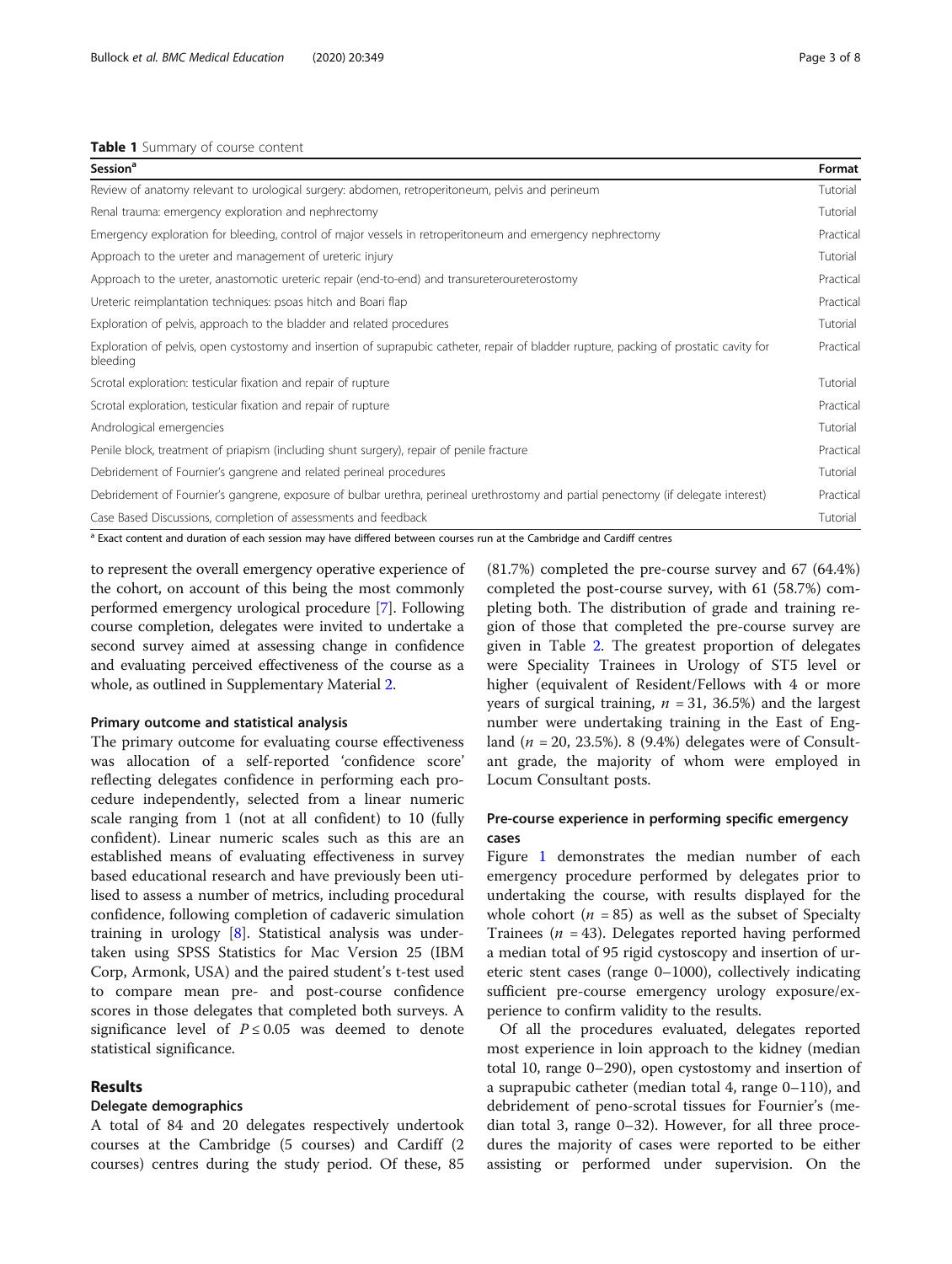# <span id="page-3-0"></span>Table 2 Delegate demographics

|                                          | <b>Number</b>  | %        |
|------------------------------------------|----------------|----------|
| Training grade                           |                |          |
| Foundation Year or Core Surgical Trainee | 13             | 15.3     |
| Specialty Trainee Year 3/4               | 12             | 14.1     |
| Specialty Trainee Year 5 or higher       | 31             | 36.5     |
| Clinical Fellow                          | 21             | 24.7     |
| Consultant                               | 8              | 9.4      |
| UK Training region                       |                |          |
| <b>Fast Midlands</b>                     | $\mathfrak{D}$ | 2.4      |
| East of England                          | 20             | 23.5     |
| Kent, Surry & Sussex                     | 10             | 11.8     |
| London                                   | 5              | 5.9      |
| North East                               | $\Omega$       | $\Omega$ |
| North West (North West)                  | 5              | 5.9      |
| North West (Mersey)                      | 5              | 5.9      |
| Northern Ireland                         | 1              | 1.2      |
| Scotland                                 | $\Omega$       | $\Omega$ |
| Southwest                                | 5              | 5.9      |
| Thames Valley                            | $\Omega$       | $\Omega$ |
| Wessex                                   | 3              | 3.5      |
| West Midlands                            | $\overline{4}$ | 4.7      |
| Wales                                    | 12             | 14.1     |
| Yorkshire and the Humber                 | 5              | 5.9      |
| Other                                    | 8              | 9.5      |

contrary, delegates reported very limited pre-course experience in all of the other evaluated procedures. Figures were particularly striking for exploration and packing of a TUR cavity, which is a certification requirement for all surgeons performing endoscopic resections of the prostate. The median number of cases performed by each delegate was 0 for both the whole cohort and Speciality Trainee subset. A similar trend was also seen for primary end-to-end anastomotic repair and ureteric reimplantation, both of which are required for the emergency management of traumatic/iatrogenic ureteric injury, with a median of 1 case each.

# Increase in procedural confidence following course completion

The mean pre- and post-course confidence scores for those delegates that completed both surveys are demonstrated in Fig. [2](#page-4-0). As expected, there was no change in confidence in being able to perform rigid cystoscopy and insertion of ureteric stent after course completion (confidence score 9.44 versus 9.61,  $p = 0.077$ ). However, a statistically significant increase in confidence was seen for each procedure covered in the course, with the greatest increase seen for shunt for priapism (confidence score increase from 4.87 to 8.80,  $p < 0.001$ ), ureteric reimplantation (confidence score increase from 3.52 to 7.33,  $p < 0.001$ ) and primary ureteric anastomosis (confidence score increase from 3.90 to 7.49,  $p < 0.001$ ).

#### General post-course feedback

In the post-course survey delegates were asked a number of general questions relating to the course and their

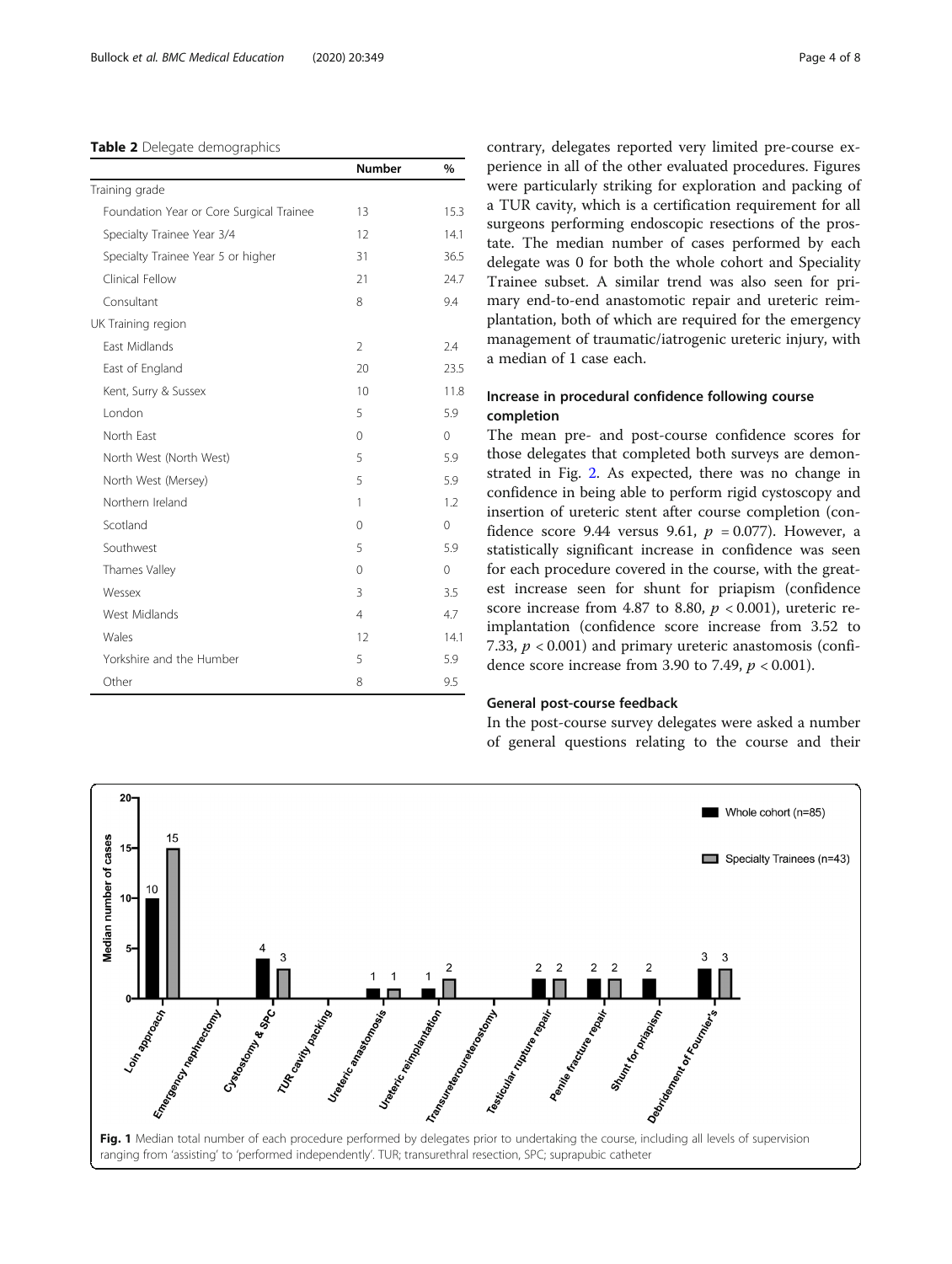<span id="page-4-0"></span>

experience, starting with the level of training at which they felt it would be most appropriate. Whilst 8 (11.9%) felt it was appropriate for those of ST4 level or below, the majority indicated that the course would be more suitable for senior trainees, with ST5 being the most commonly indicated level ( $n = 24$ , 35.8%), as shown in Fig. 3. Overall, all but one delegate  $(n = 66; 98.5%)$  felt that the course had improved their confidence in approaching uncommon urological emergencies, with all 67 (100%) stating they would recommend attendance to other senior trainees in their region. In addition, 55 (82.1%) felt the course should be mandatory prior to certification.

# Discussion

This study demonstrates that UK trainees currently have limited exposure to a number of uncommon but important urological emergencies, thereby corroborating the findings of the initial survey undertaken by SURG in 2017 [[4](#page-6-0)]. In particular, almost no respondents reported experience in exploration and packing of a TUR cavity for bleeding. This is concerning given that TUR of the prostate, which carries a risk of bleeding requiring transfusion in the region of 2.6–7.1%, remains the standard operative intervention for benign prostatic enlargement (BPE) in the UK, with over 15,000 procedures performed each year [[9,](#page-7-0) [10](#page-7-0)]. Whilst the majority of bleeding can be managed with conservative, endoscopic or endovascular approaches, open exploration and packing remains an essential last resort and may be life-saving in cases of refractory haemorrhage [[11\]](#page-7-0). Furthermore, although not specifically assessed in this study, trainees are also likely

to report limited exposure to open prostate surgery in general given that open operations for both BPE and prostate carcinoma have largely been replaced by endoscopic and robotic assisted laparoscopic techniques.

Similarly, respondents reported very limited preexisting exposure to the operative management of ureteric injuries using either primary end-to-end anastomotic repair or reimplantation. Whilst ureteric injury is uncommon, accounting for 1–2.5% of all urinary tract trauma, 25% of these are caused by urological surgery and Consultant Urologists are required to manage the full spectrum of cases [\[12\]](#page-7-0). Furthermore, recognised intra-operative injury, for example during gynaecological

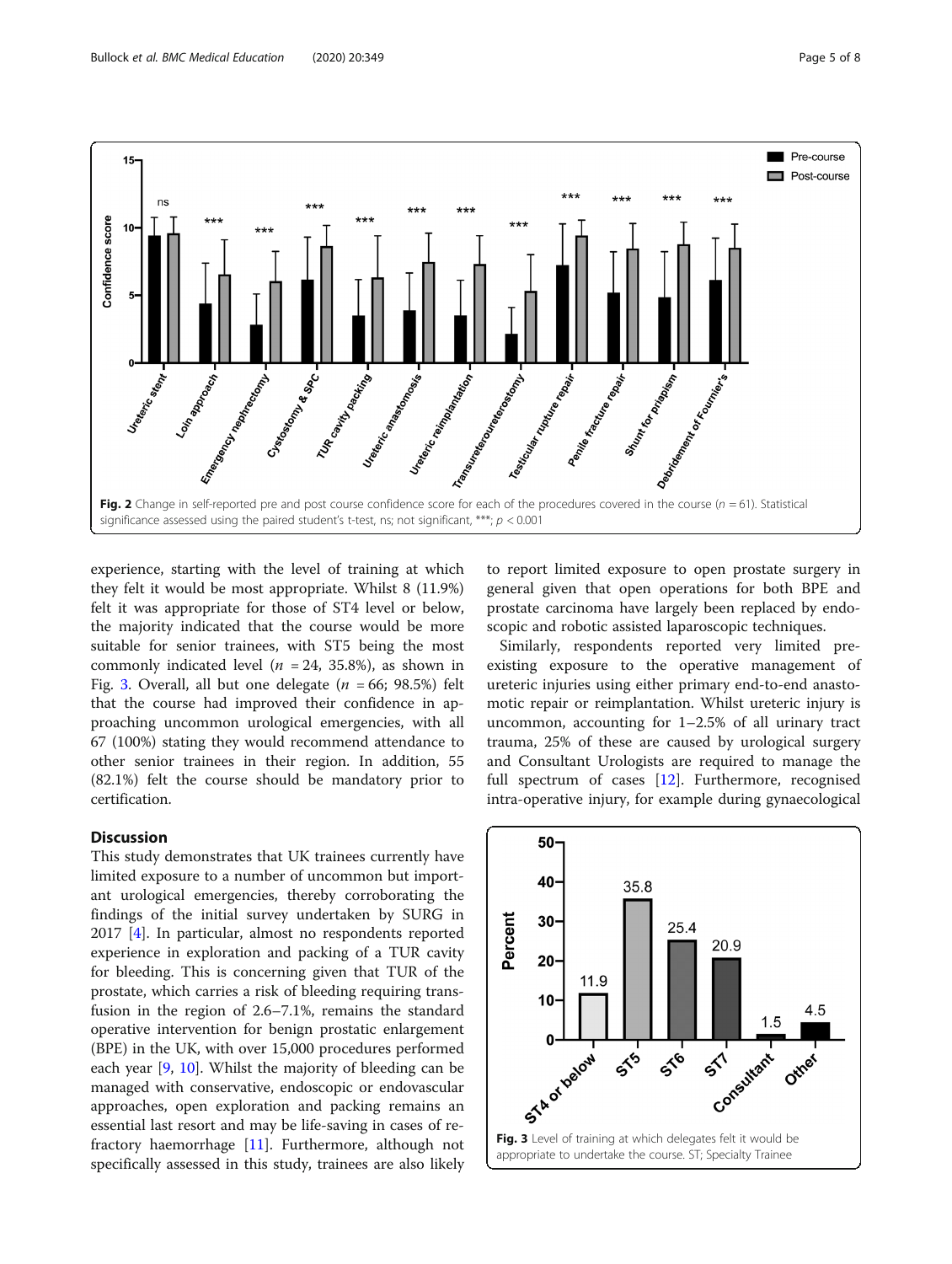or colorectal surgery, requires the Urologist on-call to be able to perform the necessary surgery immediately and competently under the same anaesthetic.

In General Surgery, emergency patients constitute around 50% of all National Health Service surgical workload, as well as 80% of surgical deaths [\[13](#page-7-0)]. This has led to the development of standards by the Royal College of Surgeons of England and a substantial increase in resources, including changes in training and the evolution of 'Consultant Emergency General Surgeon' posts in which the practitioner is solely responsible for the management of surgical emergencies [\[13](#page-7-0), [14](#page-7-0)]. Elsewhere, Emergency General Surgery is recognised as a subspecialty in its own right. For example, in the US doctors are able to train specifically in 'Acute Care Surgery' which encompasses trauma, surgical critical care and emergency surgery [\[15](#page-7-0)]. In contrast, no such subspecialty of Emergency Urological Surgery is in existence and therefore the majority of Urologists in the UK and worldwide are required to provide an on-call service to manage the full spectrum of emergency conditions. This, taken together with the limited exposure to key emergencies identified in this study, affirms the need to provide high quality and standardised training in emergency urological procedures prior to certification and independent practice.

Simulation has emerged as a valuable means of increasing exposure to, and operative competence in, less common procedures and has proved a valid and evidence based method of teaching both technical and non-technical skills in surgery, as well as a tool for use in recruitment and assessment. Furthermore, simulation based curricula have been shown to flatten the learning curve of complex tasks and train surgeons in rare but critical emergency situations, thereby demonstrating benefits for trainees, trainers and patients alike [[16,](#page-7-0) [17](#page-7-0)].

As a specialty, Urology has embraced the introduction of simulation, with a large number of models available for training and competency assessment in a variety of skills and procedures. Specific formats range from virtual reality simulators and bench top synthetic models through to live animal models and human cadavers. Whilst each has its own advantages and disadvantages, the largest number of models are available for skills within the field of endourology, owing to the fact that closed cavity procedures lend themselves particularly well to virtual reality and bench top synthetic modelling [[18](#page-7-0)–[20](#page-7-0)]. On the other hand, complex open operations are more difficult to simulate and require use of expensive, less readily available models such as live animals or human cadavers. Given that live animals are not routinely available for surgical training in the UK, human cadavers provide the highest fidelity model for training and experience in open emergency urological surgery and its relevant anatomy. They also have the added benefit that several different procedures, including those performed by different surgical disciplines, can be performed using the same specimen, thereby maximising operative experience that can be gained. Furthermore, cadaveric models have previously been shown to provide both face and content validity for teaching a range of procedures to trainees of all experience levels as part of the British Association of Urological Surgeons (BAUS) Fresh Cadaveric Urology Training Programme [[8\]](#page-7-0).

Based on the aforementioned training deficit and strengths of high fidelity cadaveric simulation training, BAUS have supported the development of a specific 2 day emergency urology course utilising fresh frozen cadavers and small group teaching, as outlined in Materials and methods. The results of this study demonstrate this format to be both feasible and effective in increasing the exposure to and confidence of urology trainees in a range of urological emergencies and their operative management. Moreover, all respondents indicated that they would recommend attendance to other senior trainees in their region. Collectively these findings support the notion that the course should be introduced on a national level for all senior trainees, thereby standardising training. Furthermore, we believe that the course structure serves as a model for other countries and regions in which there are similar training deficits and may also have a role in the continuing professional development and revalidation of urologists that have already achieved certification. This may be of particular importance in the aftermath of the worldwide SARS-CoV-2 (COVID-19) pandemic, in which intense pressures facing all heath systems may mandate service provision taking priority over training and education.

This study does however have limitations. Firstly, as training courses such as this are limited by the cost and availability of fresh frozen cadavers, the number of participants was limited due to the number of delegates per course being capped to maintain a target delegate to faculty ratio of 2:1. Another limitation is the reliance on delegate reported data, which may result in recall bias. To account for this questions relating to pre-course experience utilised objective measures such as logbook operative numbers and documented competence level. This enabled delegates to refer back to recorded numbers rather than relying on memory alone. On the contrary, effectiveness of the course was evaluated using a subjective measure of confidence in the form of a selfallocated score on a linear numeric scale. Whilst this enabled direct comparison of pre- and post-course scores, it related only to perceived confidence in being able to perform each procedure independently, rather than objective operative competence. However, due to the cost and limited availability of cadavers, combined with a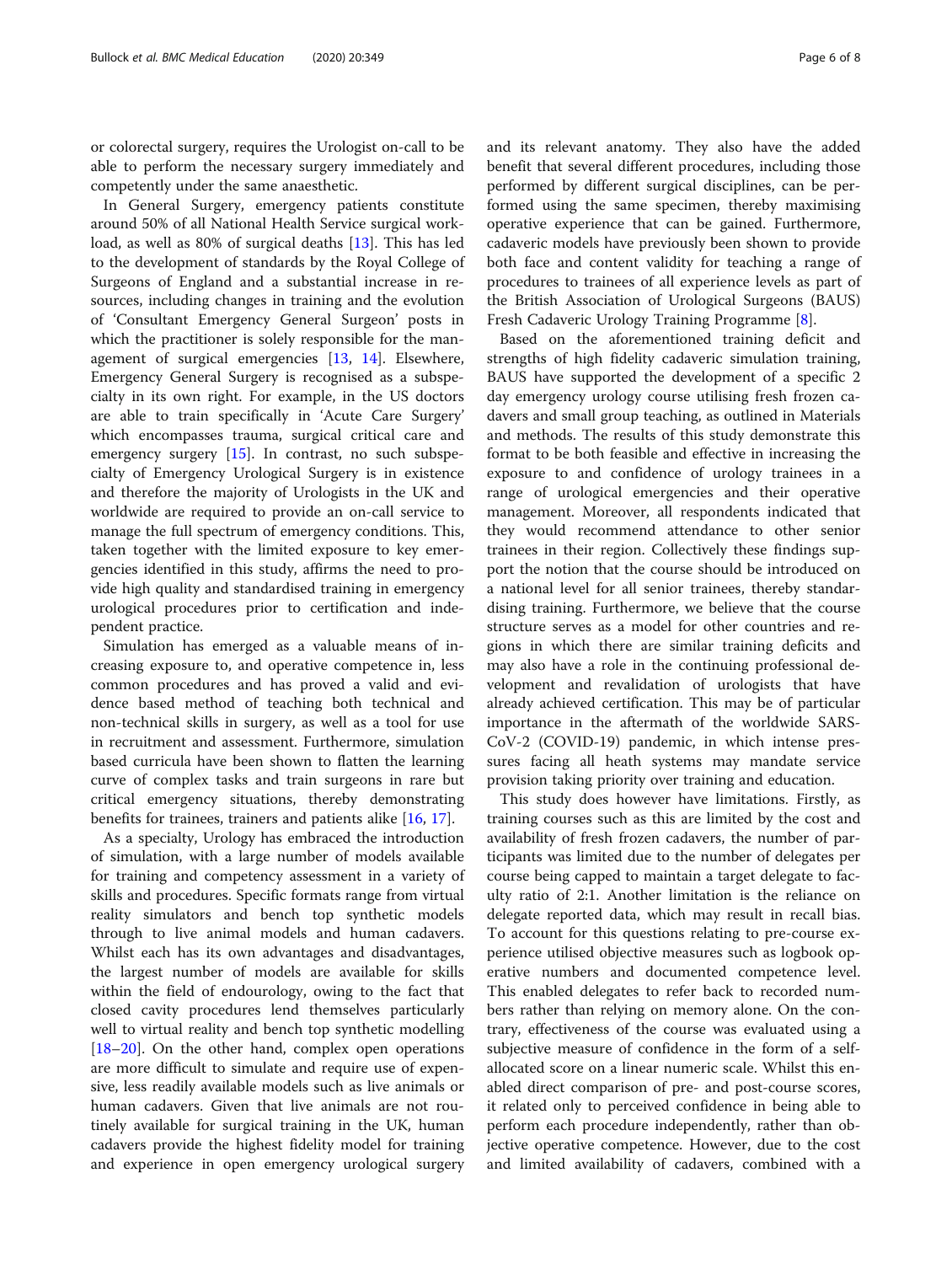<span id="page-6-0"></span>paucity of validated assessment tools for open emergency urological procedures, undertaking robust preand post-course technical skills assessment was not feasible in this study. Future courses that incorporate the assessment of technical skills using validated assessment tools are therefore required to reliably evaluate its impact on operative competence. Delegates attending the course also ranged in training grade, thereby resulting in a broad range of reported pre-course experience. To account for this, median numbers of cases were used to minimise the impact of outliers and rigid cystoscopy and insertion of ureteric stent was included to ensure the pre-course emergency urology exposure/experience of the cohort was sufficient to render the results valid. Finally, as the majority of course faculty were recruited from institutions within the region of the pilot centres, it is possible that the delegates may have known or previously worked with members of the faculty. Whilst this may have resulted in teaching and or reporting bias, it may have also placed delegates at ease and created a more relaxed learning environment, both of which were frequently described as strengths of the course in written feedback.

# Conclusions

This study highlights that UK Specialist Trainees in Urology currently have limited exposure to a number of uncommon urological emergencies for which operative competence is required for certification. However, a specifically designed two-day cadaveric simulation course is feasible and provides trainees with the opportunity to perform complex emergency procedures in a safe and supervised setting. In doing so it significantly improves trainee confidence in performing a wide range of emergency procedures independently and supports implementation on a national basis to address current deficits and standardise training.

#### Supplementary information

Supplementary information accompanies this paper at [https://doi.org/10.](https://doi.org/10.1186/s12909-020-02268-1) [1186/s12909-020-02268-1](https://doi.org/10.1186/s12909-020-02268-1).

### Additional file 1: Supplementary Material 1. Pre-course questionnaire

Additional file 2: Supplementary Material 2. Post-course questionnaire

#### Abbreviations

BAUS: British Association of Urological Surgeons; BPE: Benign prostatic enlargement; CBD: Case Based Discussion; EWTD: European Working Time Directive; GMC : General Medical Council; ISCP : Intercollegiate Surgical Curriculum Programme; NHS: National Health Service; SPC: Suprapubic catheter; ST: Specialist Trainee; SURG: Specialist Urology Registrars Group; TUR: Transurethral resection; TUU: Transureteroureterostomy; UK : United Kingdom; US: United States

#### Acknowledgements

The authors would like to thank all of the faculty involved in course delivery at the Cardiff and Cambridge centres during the study period, including: H Serag, S Hayek, T Aho, N Thiruchelvam, A Colquhoun, M Sut, K Saeb-Parsy, C Constant, R Whitaker, C Lockett, T Mitchell, R Doherty, B Lamb, A Nelson, K Wadhwa, B Pullar, M Nuttall, O Al Kadhi, B Hughes, M Rochester and T Riddick. The authors would also like to thank all of the staff at the Welsh Centre for Anatomical Education, Welsh Institute for Minimal Access Therapy and Evelyn Surgical Training Centre for their roles in course organisation, delivery and survey dissemination.

#### Authors' contributions

NB, TE, SB, JA, SC and OH were responsible for study inception and design. SB, JA, KN, OT, NF, PB, JF and OH were responsible for course design, delivery and data collection. NB, TE and, SB, JA and OH undertook data analysis, interpretation and preparation of the manuscript for publication. The authors read and approved the final manuscript prior to submission.

#### Funding

None.

#### Availability of data and materials

All data generated or analysed during this study are included in this published article and its supplementary information files.

#### Ethics approval and consent to participate

As the study was classed as a service/course evaluation involving anonymised data from National Health Service staff, formal ethical approval was not required in accordance with the United Kingdom Department of Health Governance Arrangements for Research Ethics Committees 2012 (available at: [https://assets.publishing.service.gov.uk/government/uploads/](https://assets.publishing.service.gov.uk/government/uploads/system/uploads/attachment_data/file/213753/dh_133993.pdf) [system/uploads/attachment\\_data/file/213753/dh\\_133993.pdf](https://assets.publishing.service.gov.uk/government/uploads/system/uploads/attachment_data/file/213753/dh_133993.pdf)). Written informed consent to participate was granted by participants through their completion of the online surveys after reading the opening introductory pages. Both surveys were non-mandatory and participants could withdraw from their completion at any time.

#### Consent for publication

Not applicable.

#### Competing interests

The authors declare that they have no competing interests.

#### Author details

<sup>1</sup> Division of Cancer and Genetics, Cardiff University School of Medicine, Cardiff, UK. <sup>2</sup>Department of Urology, Cardiff and Vale University Health Board Cardiff, UK. <sup>3</sup>Department of Urology, Addenbrooke's Hospital, Cambridge, UK.<br><sup>4</sup>Department of Urology, Swapsoa Bay University Hoalth Board, Swapsoa, UK. Department of Urology, Swansea Bay University Health Board, Swansea, UK. 5 Specialist Registrar Education Lead, British Association of Urological Surgeons, London, UK.

# Received: 29 July 2020 Accepted: 28 September 2020 Published online: 07 October 2020

#### References

- 1. Phillips H, Fleet Z, Bowman K. The European working time directive–interim report and guidance from the Royal College of Surgeons of England working party chaired by Mr Hugh Phillips. London: Royal College of Surgeons of England; January 2003.
- 2. Chikwe J, de Souza AC, Pepper JR. No time to train the surgeons. BMJ. 2004; 328(7437):418–9.
- 3. Parsons BA, Blencowe NS, Hollowood AD, Grant JR. Surgical training: the impact of changes in curriculum and experience. J Surg Educ. 2011;68:44– 51.
- 4. Cashman SCK, Derbyshire L, Moon D, Jelski J, Noel J, Hughes O. Trainee experience of emergency urological procedures: a national survey of the United Kingdom and Ireland. J Clin Urol. 2019;12:82–3.
- 5. Brewin J, Ahmed K, Challacombe B. An update and review of simulation in urological training. Int J Surg. 2014;12:103–8.
- 6. Agha RA, Fowler AJ. The role and validity of surgical simulation. Int Surg. 2015;100:350–7.